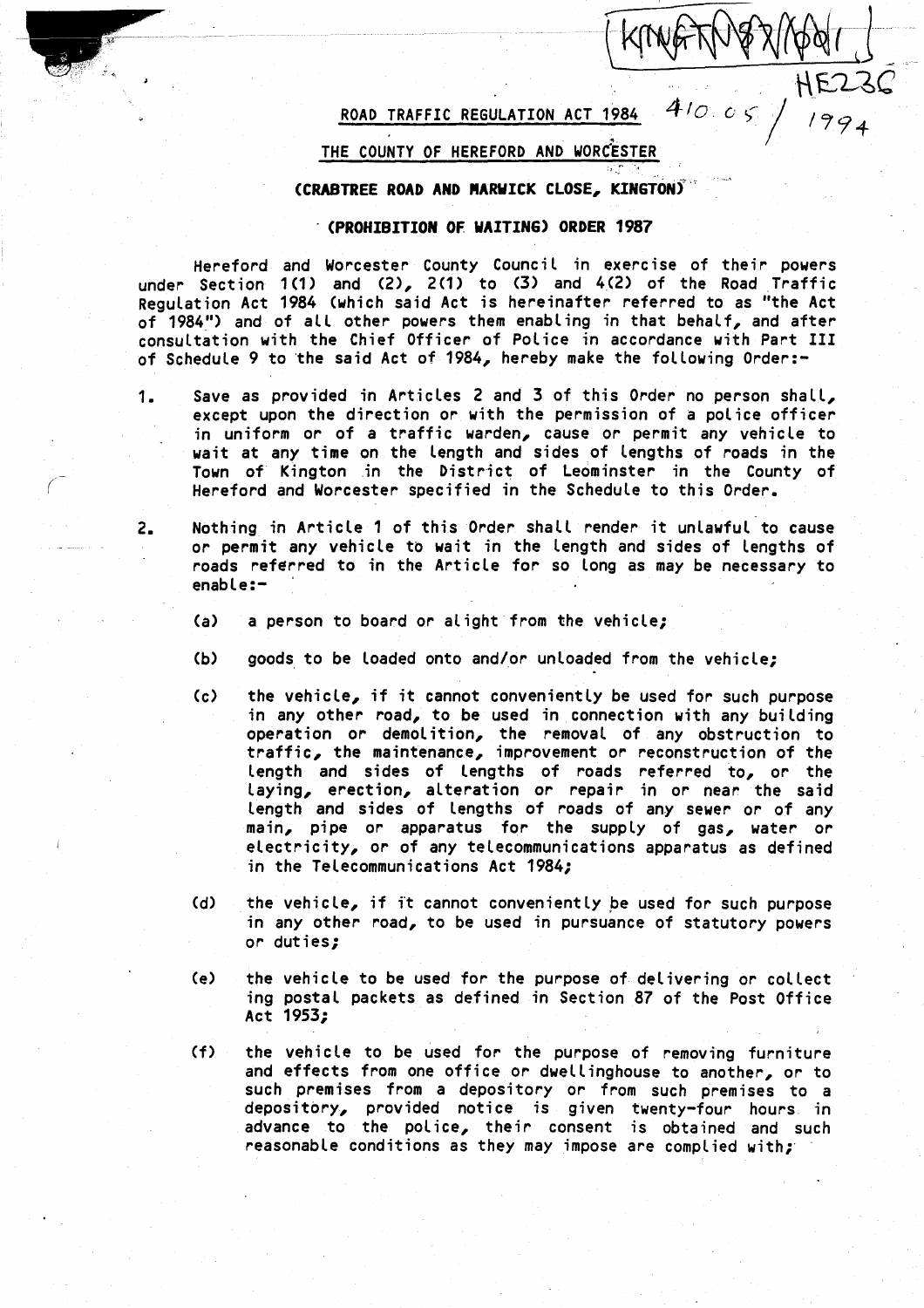(g) the vehicle to be used for fire brigade, police or ambulance purposes .

3 . Nothing in Article <sup>1</sup> shall render it unlawful to cause or permit a disabled person's vehicle which displays in the relevant position a disabled person's badge, and a parking disc (on which the driver,'or other person in charge of the vehicle, has marked the time at which the period of waiting began) to wait in the length and sides of lengths of roads referred to in that Article for <sup>a</sup> period not exceeding two hours (not being a period separated by an interval of less than one hour from <sup>a</sup> previous period of waiting by the same vehicle in the same length and sides of lengths of roads on the same day) .

4. (1) In this Order:-

"disabled person's badge" has the same meaning as in The Disabled Persons (Badges for Motor Vehicles) Regulations 1975;

"disabled person's vehicle" has the same meaning as in The Local Authorities' Traffic Orders (Exemptions for Disabled Persons) (England and Wales) Regulations 1986;

"parking disc" means a disc, issued by <sup>a</sup> local authority, complying with the requirements of the British Standard Specification for Parking Discs (BS No . 4631 :1970), but coloured orange, and capable of showing the quarter hour period during which <sup>a</sup> period of waiting begins .

- (2) For the purpose of this Order <sup>a</sup> vehicle shall be regarded as displaying:-
	- (a) a disabled person's badge in the relevant position, when  $-$ 
		- (i) in the case of a vehicle fitted with <sup>a</sup> front windscreen, the badge is exhibited thereon with the obverse side facing forwards on the near side of and immediately behind the windscreen; and
		- (ii) in the case of a vehicle not fitted with a front windscreen, the badge is exhibited in a conspicuous position on the front or near side of the vehicle;
	- (b) <sup>a</sup> parking disc in the relevant position, when the disc is exhibited thereon with the side which shows the time facing forwards or outwards and immediately behind the windscreen or side window nearest to the kerb.

<sup>5</sup> . This Order shall come into operation on the 27th day of April 1987 and may be cited as The County of Hereford and Worcester (Crabtree Road and Marwick Close, Kington) (Prohibition of Waiting) Order 1987 .